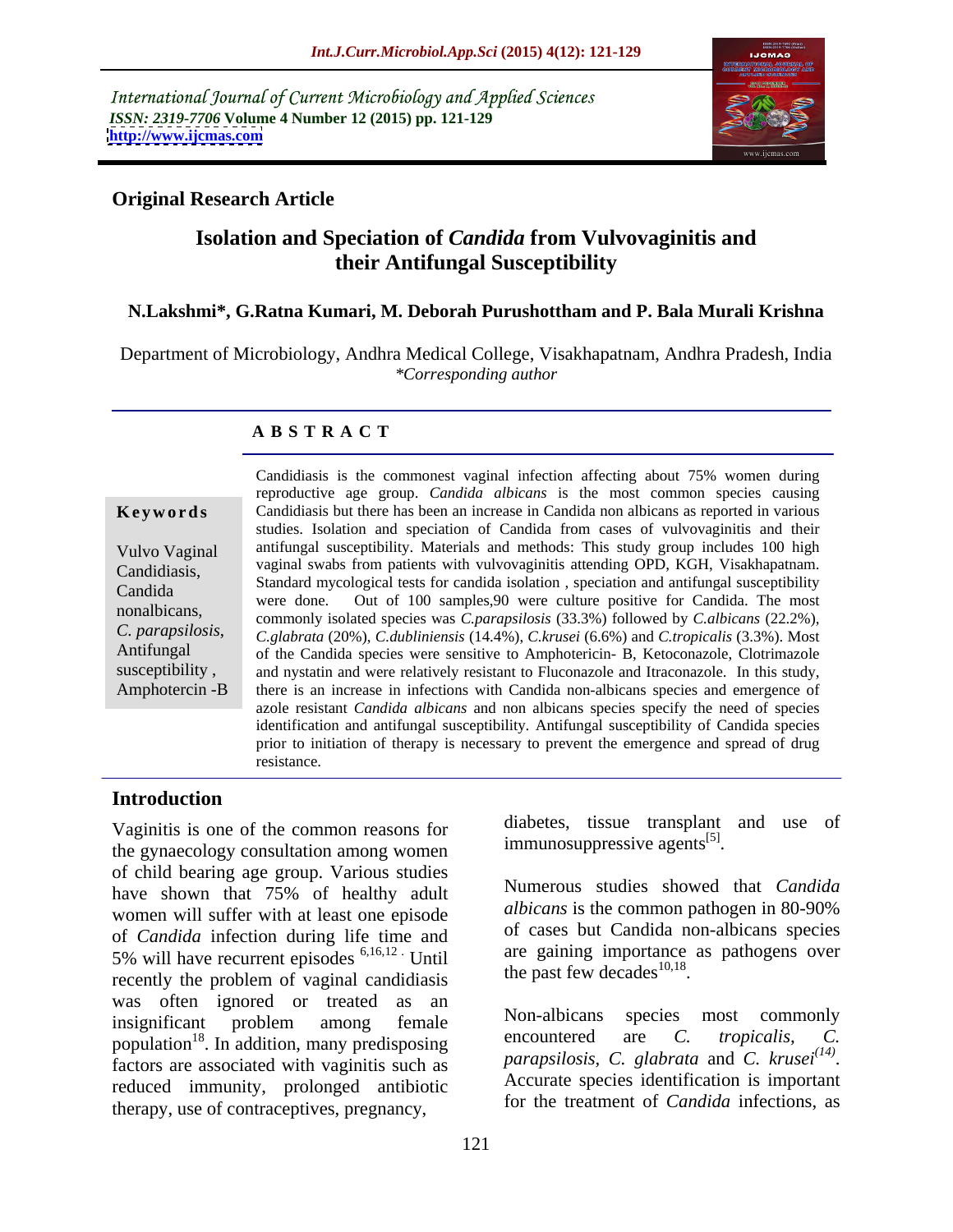Of the different conditions caused by isolates were identified by microscopic *Candida* in genital areas, Vulvo Vaginal examination of Gram stained smear (Figure Candidiasis [VVC] is the most common<sup>1,3</sup>. Candidiasis [VVC] is the most common<sup>1,3</sup>.  $\qquad$  4) and germ tube formation. Rapid method Diagnosis helps in preventing the patient to  $\qquad$  of identifying *C. albicans* is by its ability to progress to chronic and complicated VVC. form germ tubes within two hours when Antifungal susceptibility testing helps to incubated in human serum at  $37^{\circ}$ C prevent chronic VVC by right drug (Reynolds-Braude phenomenon)<sup>7</sup> was done administration. The present study was (Figure 5). conducted to determine the various species of *Candida* causing VVC and to highlight the importance of *Candida non-albicans* as a on Corn Meal agar (CMA) by Dalmau causative agent. culture plate(Figure6) technique and were

The main objectives of this study to isolate and speciate *Candida* in patients with Vulvo their antifungal susceptibility pattern by disk

This study was carried out in the Department of Microbiology, Andhra Medical College, Visakhapatnam during January to July 2015. The study group consists of 100 women with complaints of excessive vaginal discharge and pruritus, attending Gynaecology Out-Patient C.dubliniensis - Dark green Department(OPD), King George Hospital

each patient, one for direct microscopy, another for culture. Direct microscopic grown on SDA for 24 hours and was and examined for the presence of budding

Samples were inoculated on Sabouraud's Dextrose Agar (SDA) with gentamicin and were incubated at  $25^{\circ}$ C and  $37^{\circ}$ C for 48 – 72 hrs. Colonies appeared within 1-3 days as in Biological Oxygen Demand (BOD) for 24

the non-albicans species of *Candida* creamy white, smooth pasty with a yeasty continue to be increasingly documented. odour (Figure 3). Standard mycological tests <sup>1,3</sup>. 4) and germ tube formation. Rapid method were used to identify the isolates  $13$ . Candida . *Candida* of identifying *C. albicans* is by its ability to  $\rm{^{0}C}$ was done (Figure 5).

> Strains of *Candida* isolated were inoculated incubated at  $25^{\circ}$ C and were observed for  ${}^{0}C$  and were observed for chlamydospore production (Figure 7,8).

Vaginal Candidiasis. And also to determine For species identification, the isolates from diffusion method.  $\blacksquare$  chromagar and incubated overnight at  $37^{\circ}$ C **Materials and Method** colonies were considered for species SDA were inoculated on to *Candida*  ${}^{0}C$ in dark for 48 hours. Only pigmented identification (Figure 9,10).

| <i>C.albicans</i> - Light green |                                            |  |
|---------------------------------|--------------------------------------------|--|
|                                 | <i>C.parapsilosis</i> - Cream to pale pink |  |
| <i>C.tropicalis</i>             | - Blue                                     |  |
| C.glabrata                      | - Pink to purple                           |  |
| C.krusei                        | Pink                                       |  |
| C.dubliniensis - Dark green     |                                            |  |

(KGH), Visakhapatnam. Antifungal susceptibility testing was done Two high vaginal swabs were collected from method as per CLSI guidelines  $M44-A^{21}$ . examination of KOH mount (Figure 1) and adjusted to match the turbidity of 0.5 Mc Gram stained smear (Figure 2) were done Farland standards. Sterile applicator swab yeast cells and pseudohyphae. inoculated on the surface of Mueller-Hinton by modified Kirby-Bauer disk diffusion 21 . Inoculum was prepared from the yeast grown on SDA for 24 hours and was was moistened in that cell suspension and agar supplemented with 2% glucose and 0.5µg/ml methylene blue.

Antifungal discs were placed and incubated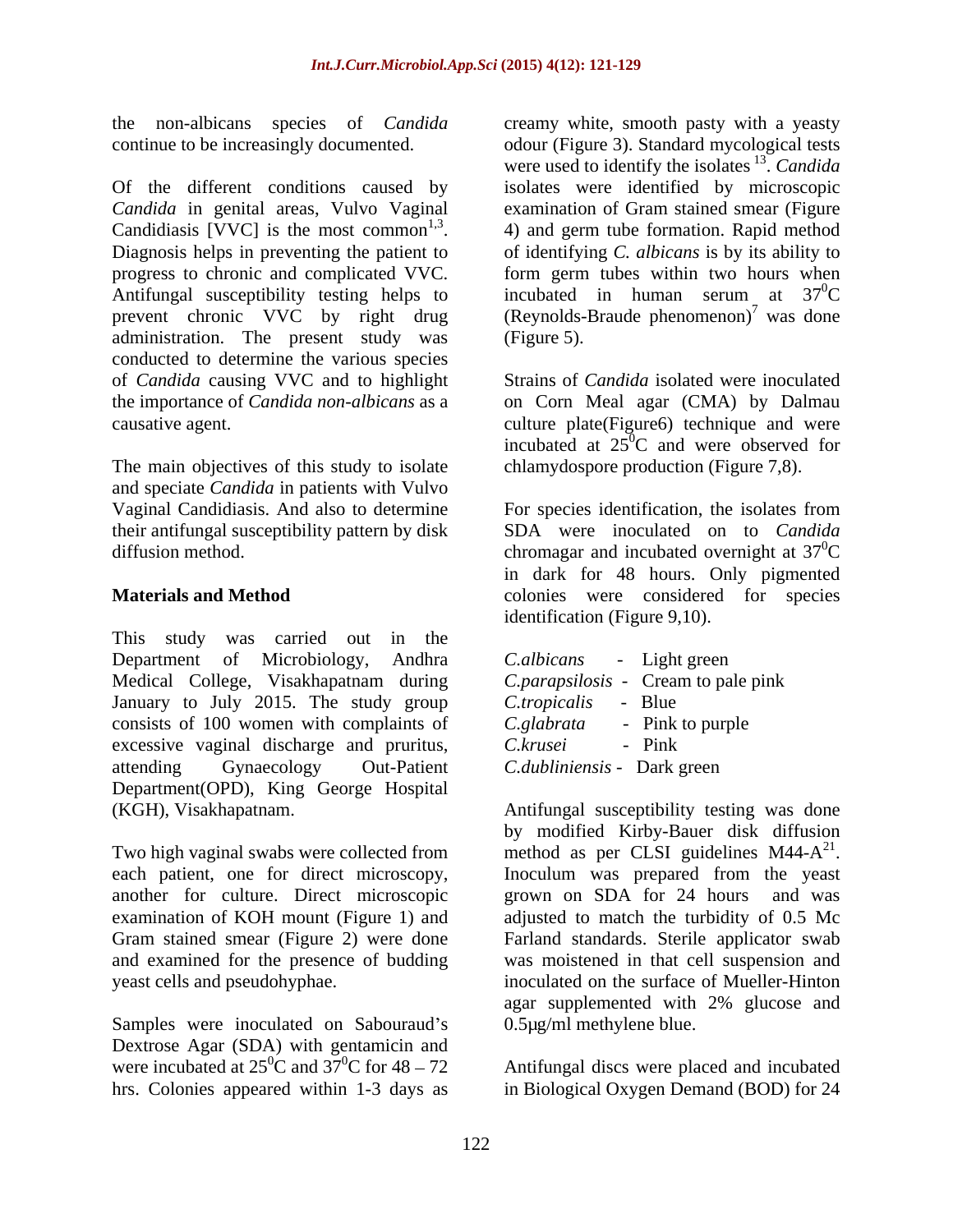observed(Figure.11). negative for *Candida spp* (Table 3)

| Amphotericin-B                    | $20\mu$ g      | Candida non albicans (Table 4).                                  |  |
|-----------------------------------|----------------|------------------------------------------------------------------|--|
| Itraconazole                      | $10\mu$ g      |                                                                  |  |
| Fluconazole                       | $10\mug$       | The most common species isolated was                             |  |
| Ketoconazole                      | $10\mu$ g      | $C. parapsilosis$ $(33.3\%),$<br>followed by                     |  |
| Clotrimazole                      | $10\mu$ g      | <i>C.albicans</i> $(22.2\%)$ , <i>C.glabrata</i> $(20\%)$ ,      |  |
| Nystatin                          | 100 units/disc | <i>C.dubliniensis</i> $(14.4\%)$ , <i>C.krusei</i> $(6.6\%)$ and |  |
| Standard zone size interpretation |                | C.tropicalis (3.3%) (Table 5).                                   |  |

- 
- Intermediate  $-$  in between 14mm-16mm
- 

For Amphotericin B and Nystatin is

- 
- Intermediate  $-$  in between 13mm-14mm
- Resistant when  $\leq 12$ mm diameter associated with chinear symptoms.

During the study period, total 100 women with complaints of excessive vaginal discharge with pruiritis were included in the study. The demographic data of the cases were noted and represented in table 1 and  $\frac{1}{STD}$ .

In study group, most of the patients were in by 36-45 yrs (25%), 18-25 yrs (18%), 46-55 have the history of prolonged antibiotic jithendra et al 2015<sup>8</sup>. usage, 15(16%) patients were with IUCDs,

Out of 100 samples, 90 (90%) were culture (22%), prolonged usage of antibiotics,

hrs and the zones of inhibition were positive for *Candida*, 10 (10%) were

Antifungal discs used were Among all *Candida* isolates, 20 (22.2%) Amphotericin-B - 20µg *Candida non albicans*(Table 4). were *Candida albicans* and 70 (77.7%) were

Fluconazole -  $10\mu$ g The most common species isolated was Ketoconazole - 10µg C.parapsilosis (33.3%), followed by Clotrimazole - 10µg *C.albicans* (22.2%), *C.glabrata* (20%), Nystatin - 100units/disc *C.dubliniensis* (14.4%), *C.krusei* (6.6%) and Standard zone size interpretation *C.tropicalis* (3.3%) (Table 5). *C.parapsilosis* (33.3%), followed by

For azoles is Most of the *Candida* species were sensitive Susceptible – when ≥17mm diameter Clotrimazole and Nystatin with zones diameter Fluconazole and Itraconazole with zones Resistant - when  $\leq 13$ mm diameter.  $\leq 12$ mm(Table 6). to Amphotericin- B, Ketoconazole,  $\geq$ 13mm and were relatively resistant to 12mm( Table 6).

Susceptible - when  $\geq 15$ mm diameter structure is the structure of vaginal set of vaginal fluid and diameter for *Candida* to induce pathological changes *Candida* species are usually component of normal flora of vagina. Changes in bacterial flora of vagina, acidity of vaginal fluid and hormonal variation are generally necessary associated with clinical symptoms.

**Results and Discussion** Vulvovagional candidiasis(VVC) is one of the most common presenting complaints in child bearing age and sexually active period. The rise in VVC infection could be due to several factors like preganacy, prlonged use of antibiotics, oral contraceptive pills, antifungal drugs, HIV, diabetes mellitus, and STD.

the age group of 26-35 yrs (45%), followed In the present study, the common age group yrs (8%) and above 56 yrs ( 4%) (Table 1). to the fertility period, followed by 36-45 Out 100 cases, 25(27.7%) were diabeteic, 20 yrs. Similar findings were reported by  $(22%)$  were pregnanat, 17(18%) patients Dharmik P.G et al  $2012^{[4]}$ , and kandati affected was 26-35 yrs, which corresponds , and kandati jithendra et al  $2015$ <sup>8</sup>. .

and 11(12%) patients were on oral In our study, major predisposing factor contraceptive pills (table 2). implicated in causation of VVC was diabetes(27.7%) followed by prgnancy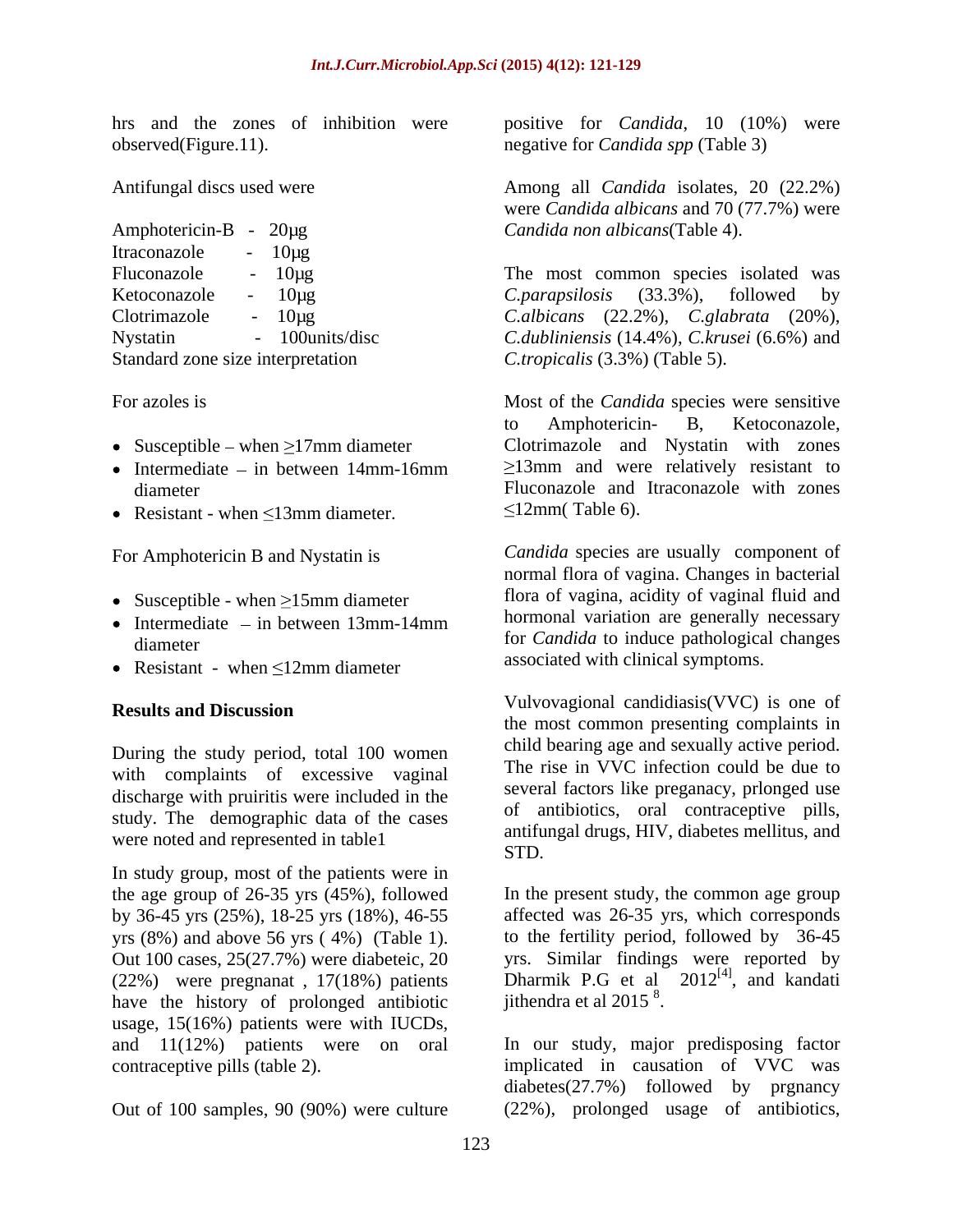ithendra et al  $2015^8$  who reported diabetes second most common predisposing factor

IUCDS and usage of oral contraceptive pills associated with VVC, Sobel et al 2007<sup>19</sup> which coincides with studies of Kandati Champbova et al 2003<sup>15</sup> and Baris A et al  $8 \text{ who reported diabetes}$  2011<sup>2</sup> that high level of reproductive as major predisposing factor and Velvizhi et al  $2014^{20}$ , who reported pregnancy (25%) as vagina favours candidiasis in pregnancy. associated with VVC, Sobel et al  $2007<sup>19</sup>$ 19 Okungbova et al  $2003$  <sup>15</sup> and Baris A et al Okungbova et al  $2003$  <sup>15</sup> and Baris A et al  $2011$   $\frac{2}{1}$  that high level of reproductive harmones and increase glycogen content of vagina favours candidiasis in pregnancy.

| Age In Years Number Percentage |                 |
|--------------------------------|-----------------|
| $18-25$ yrs<br>$\overline{18}$ | 18%             |
| $26 - 35$ yrs<br>45            | 45%             |
| 36-45 yrs<br>$\vert 25 \vert$  | 25%             |
| $46 - 55$ yrs                  | 8%              |
| $>56$ yrs                      | $\frac{4\%}{2}$ |
| $\vert$ 100<br>Total           | 100%            |

**Table.1** Age Wise Distribution of Cases

**Table.2** Risk Factors Associated with VVC

| Risk factors                          | Number (percentage) |
|---------------------------------------|---------------------|
| Diabetes                              | 25 (27.7%)          |
| Pregnancy                             | 20(22%)             |
| Antibiotic usage                      | 17 (18%)            |
| <b>IUCDS</b>                          | $15(16\%)$          |
| Oral contraceptive pills   11 $(12%)$ |                     |

**Table.3** Cuture Positivity from Total No of Cases 100

| Total no of cases | <b>Culture</b><br>positive               | negative<br>Culture<br>tor  <br>tor |
|-------------------|------------------------------------------|-------------------------------------|
|                   | (0)<br>no(%<br>andida spp:<br><u>can</u> | candida spp : $no(%)$               |
| 100               | $90(90\%)$                               | $10(10\%)$                          |

**Table.4** Distribution of *C albicans* and *non albicans* from Total Isolates No 90

**Table 5** Speciation of Candida Isolates

| Species                    | (Number percentage) |
|----------------------------|---------------------|
| $\mathcal{C}.Parapsilosis$ | 30 (33.3%)          |
| C.albicans                 | $20(22.2\%)$        |
| $\mathcal{C}.glabrata$     | 18 (20%)            |
| $C$ dubilniensis           | 13 (14.4%)          |
| $C$ krusei                 | $6(6.6\%)$          |
| $C$ tropicalis             | 3(3.3%)             |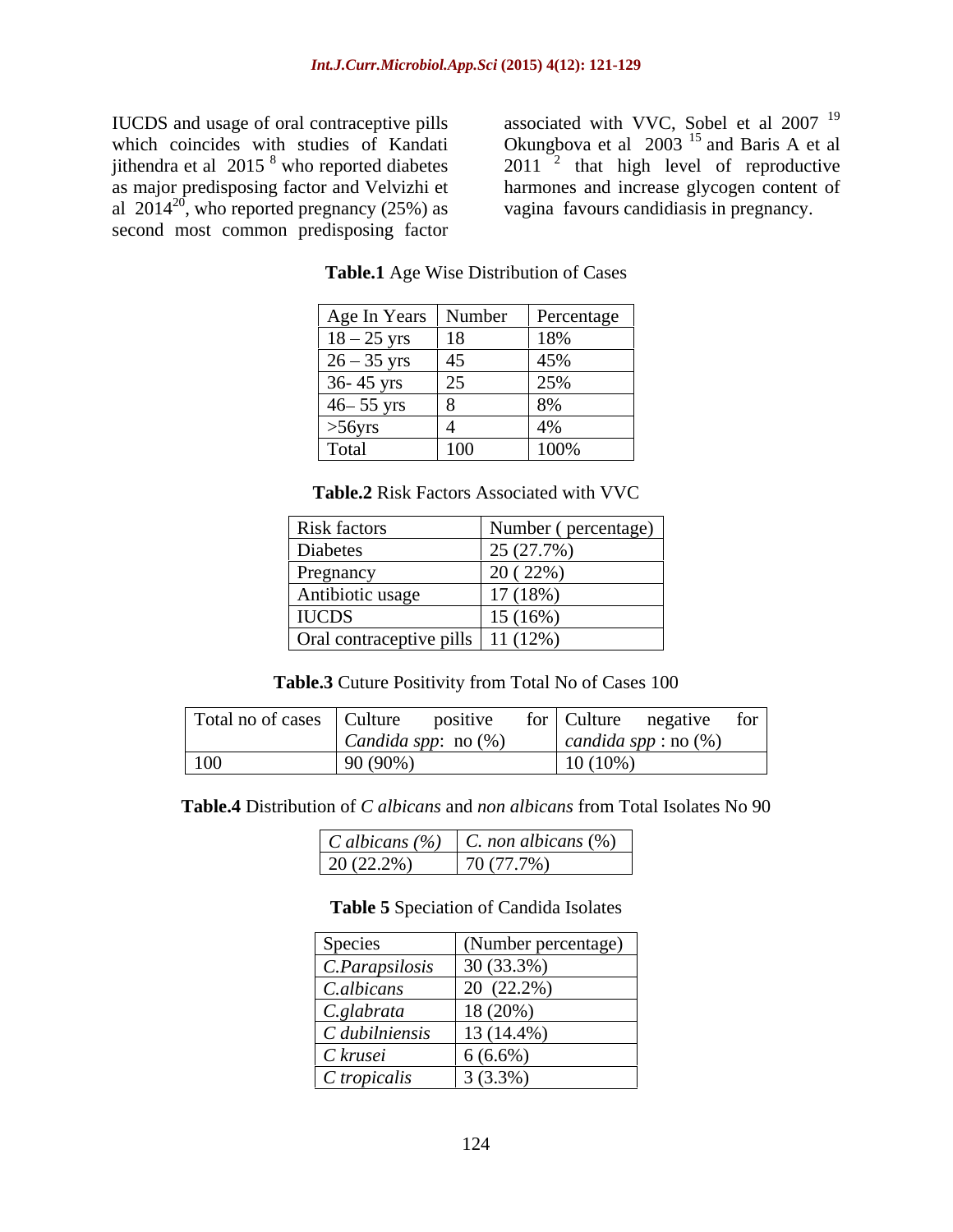| Antifungal drugs   C.albicans |                    | $C$ .non-albicans        |
|-------------------------------|--------------------|--------------------------|
|                               | (sensitivity $%$ ) | (sensitivity%)           |
| Amphotercin B                 | -80                |                          |
| Itraconazole                  | 56                 |                          |
| Fluconazole                   | 60                 |                          |
| Ketotconazole                 | 89                 |                          |
| Clotrimazole                  |                    |                          |
| Nystatin                      |                    | $\overline{\phantom{0}}$ |

**Table.6** Antifungal Sensitivity Pattern of C albicans and C Non Albicans Species

**Figure.1** KOH Mount Showing Budding Yeast Cells, Pseudohyphae and Epithelial Cells



Figure.2 Direct Gram's Stained Smear Showing Gram Positive Budding Yeast Cells, Pseudohyphae and Epithelial Cells



**Figure.3** SDA Showing Smooth, Creamy White Pasty Colonies

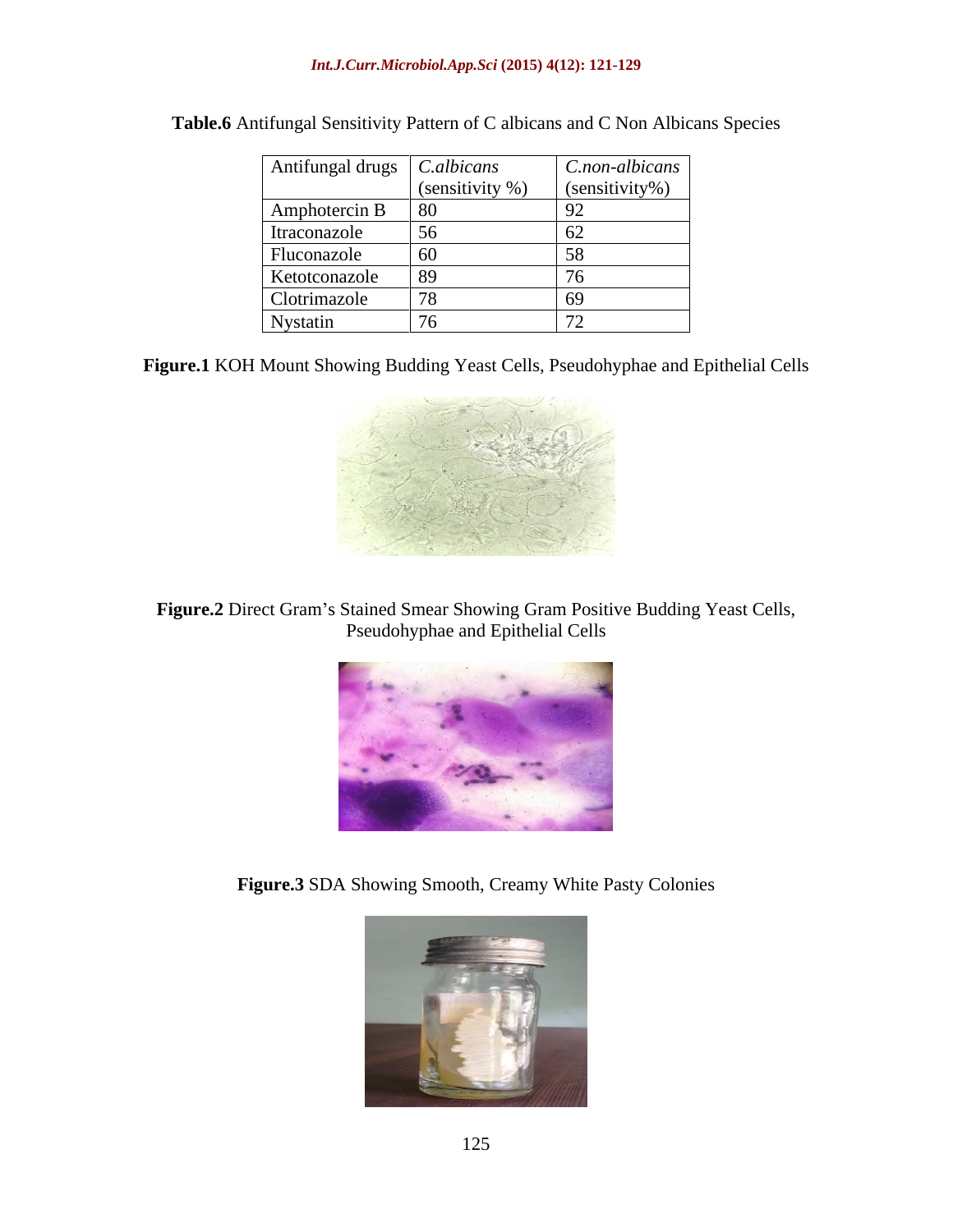### *Int.J.Curr.Microbiol.App.Sci* **(2015) 4(12): 121-129**



**Figure.4** Grams Stained Smear from Growth on SDA

**Figure.5** Germ Tube Test in *C.albicans* (Reynolds- Braude Phenomenon)



**Figure.6** Dalmau Plate Culture for Chlamydospore Formation



**Figure.7** Chlamydospoes of *C.Albicans*

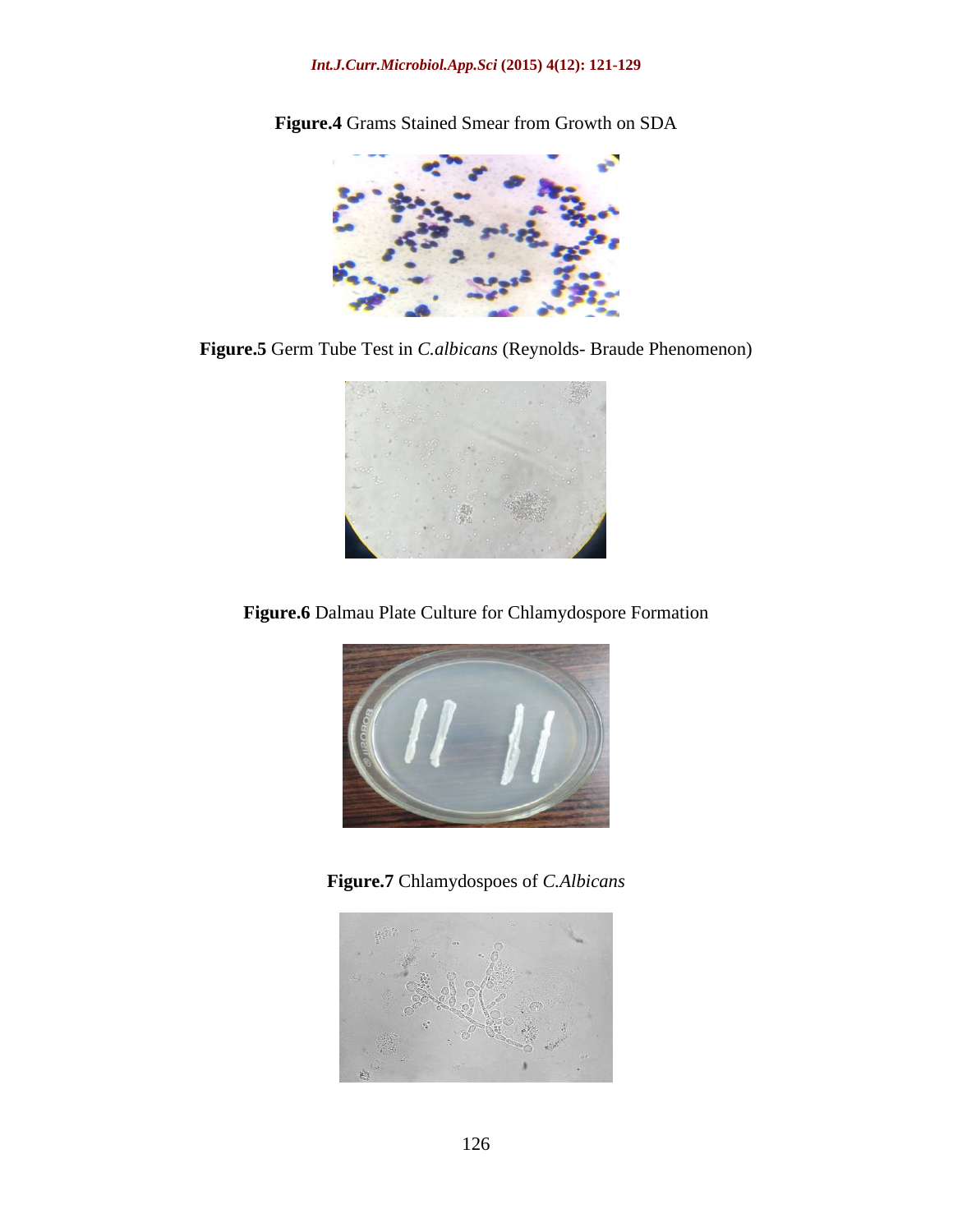### *Int.J.Curr.Microbiol.App.Sci* **(2015) 4(12): 121-129**

**Figure.8** Chlamydospoes of *C.Parapsilosis*



**Figure.9, 10** *Candida* Species on Chrom Agar



**Figure.11** Antifungal Susceptibility Test for *Candida Species*



increased in prevalence of *C nonalbicans* spp (77.7%) than *C. albicans* ( 22.2%) was reported C parapsilosis as predominant noted, which coincides with studies of pathogen where as Sachin C Deorukhkar et Velvezhi G et al in 2014<sup>20</sup> and Sachin C al 2013<sup>1</sup> reported Ctropicalis and C. Deorukhkar et al 2013<sup>''</sup> and kandati *glabrata* as major pathogens but Latha

Predominant isolate in our study was *C parapsilosis* (33.3%) followed by *C albicans*

Among all *candida* isiolates in our study, C. Krusei, C. tropicalis which coincides with increased in prevalence of C *nonalbicans* study of Velvizhi G et al 2014<sup>20</sup> who 20 and Sachin C al 2013 17 reported *C.tropicalis* and *C.*  17 and kandati *glabrata* as major pathogens but Latha jithendra et al 2015<sup>8</sup> Raghunadan et al 2014 11 Among all *candida* isolates in our study,<br>
increased in prevalence of *C* nonalbicans<br>
study of Velvizhi G et al 2014<sup>20</sup> who<br>
spp (77.7%) than *C*. albicans (22.2%) was<br>
reported *C* parapsilosis as predominant<br>
roted, w study of Velvizhi G et al  $2014^{20}$  who  $20 \thinspace$  who who who when the set of  $\mathbb{R}^n$ , Kandati Jithendra et al  $2015^8$  and Kauser Fatima et al  $2014^9$ 9 reported *C albicans* as predominant isolate.

In this study most of the *Candida* species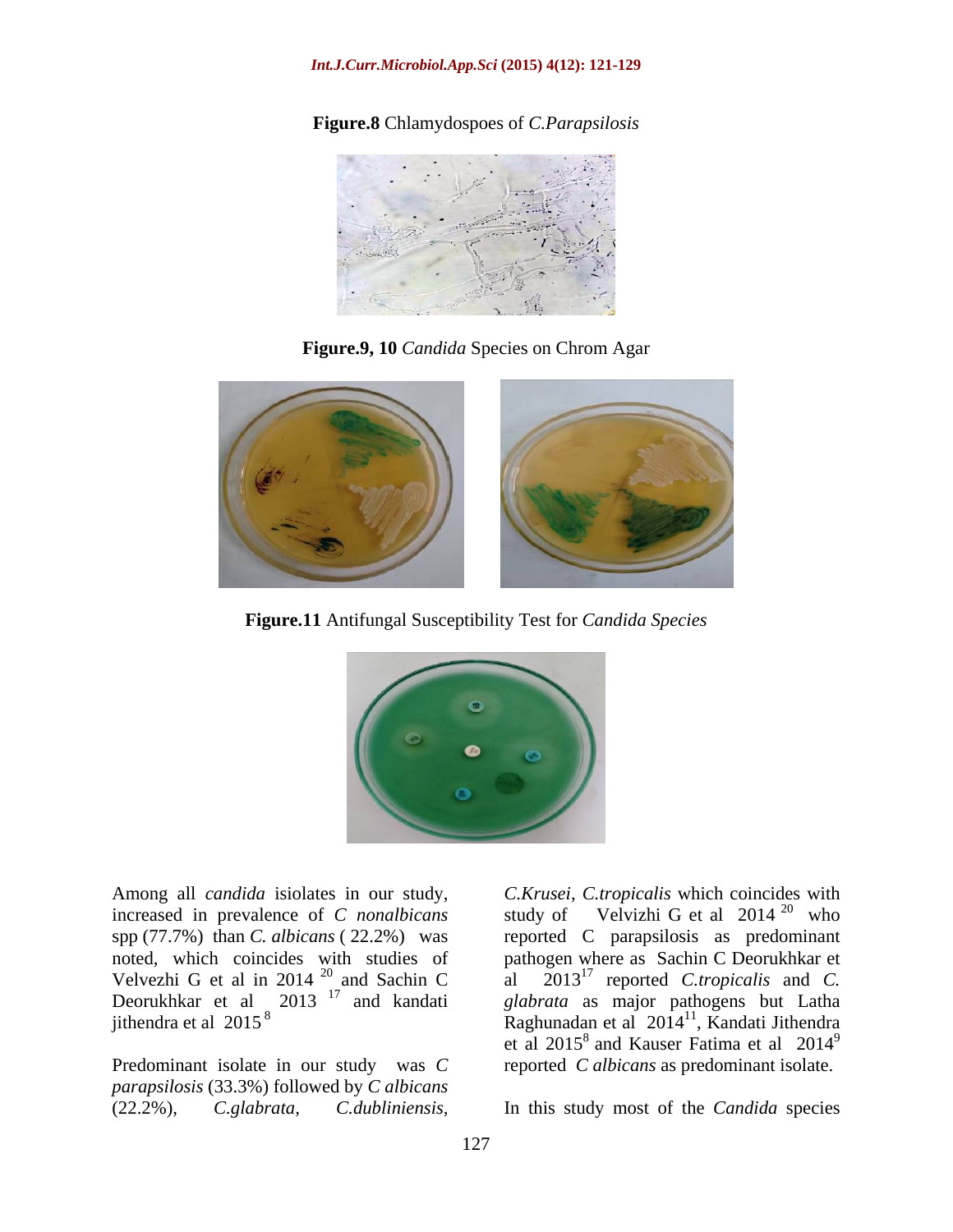were sensitive to Amphotericin- B, tract among symptomatic individuals in ketoconazole, Clotrimazole and Nyastatin and were relatively resistant to Fluconazole and Itraconazole which coincides with studies of kandati jithendra et al  $2015^8$  and candida infection. Clin. Obstet.<br>velvizhi G et al  $2014^{20}$  Gynecol. 1981, 8:209–213.

In conclusion, in this study, there is an increase in infections with *Candida non albicans* species and emergence of azole resistant *Candida albicans* and *non albicans* species specify the need of species identification and antifungal susceptibility. International Journal of Current<br>Antifungal susceptibility of *Candida* species Medical And Applied Sciences, vol.5. prior to initiation of therapy is necessary to prevent the emergence and spread of drug

- 1. Achkar, J. M et al 2010. and Fries, genitourinary tract. Clin Microbiol
- 2. Baris A et al, 2011 Guzel, Ilkit M.An 11. Latha Ragunathan e t al, 2014
- 3. Barry, A 2002. L., M. A. Pfaller, R. P.
- 4. Dharmik P et al, 2013 G,Gomashe *Candida* species causing vulvovaginal edition.1996<br>candidiasis.The Journal of Obstetrics 14. Mahmoudi
- 5. Francisca et al 2003, Okungbowa1, S.

Nigerian cities, Rev Iberoam Micol:20:60-63.

- $\frac{8}{3}$  and  $\frac{8}{3}$  candida infection  $\frac{1}{3}$  Clin Obstat and candida infection. Clin.Obstet. velvizhi G et al 2014<sup>20</sup> Gynecol. 1981, 8:209–213. Hurley et al 1981, R.. Recurrent candida infection. Clin.Obstet. Gynecol.1981, 8:209-213.
	- 7. Jagdish Chander :Text Book Of Medical Mycology, 3<sup>rd</sup> Edition, Jan <sup>rd</sup> Edition, Jan 2009,Mehta Publishers
	- 8. Kandati Jithendra et al,2015 *Candida* Speciation from Vaginal Candidiasis and Its Antifungal SucceptabilityS International Journal of Current Medical And Applied Sciences, vol.5. Issue 3, February. PP: 144-148
- resistance. ofisolation and identification of non- **References** elimically suspected cases of 9. Kauser Fatima et al 2014 Astudy albicans Candida species from clinically suspected cases of vulvovaginitis. Int.J.Curr.Microbiol. App.Sci 3(12):147-159
	- B.C; *Candida* infections of the 10. Kent et al 1991, H.L. Epidemiology of Rev, 23: 253-273 165: 1168–1176. vaginitis. Am. J.Obstet. Gynecol.1991, 165: 1168–1176.
	- Evaluation of Risk Factors in Pregnant Women with *Candida* Vaginitis and Antifungal Susceptibility Pattern to the Diagnostic Value of Simultaneous Fluconazole in *Candida* species Vaginal and Rectal Sampling, Mycopathologia; 172:25-36. | Candidiasis in a Tertiary Care Hospital Rennie, P. C.Fuchs, and S. D. Brown. Research. May, Vol-8(5): DC01-DC04 11. Latha Ragunathan e t al, phenotypic Characterization and Fluconazole in *Candida* species Isolated from Vulvovaginal Journal of Clinical and Diagnostic
	- Precision and accuracy of fluconazole 12. Leela Vyas et al 2007, A K susceptibility testing by broth Bhardwaj,..Prevalence of reproductive microdilution, Etest, and disk diffusion tractinfections amongst ever married methods. Antimicrob. Agents womenand all factors associated with it Chemother, 46:1781–1784. I Journal Indian medical association. 105.
	- AV, Upadhyay V G.Susceptibility 13. Mackie & McCartney Practical pattern of various azoles against Medical Microbiology,  $14^{\text{th}}$ <br>Candida species causing vulvovaginal edition.1996 13. Mackie & McCartney Practical Medical Microbiology, 14<sup>th</sup> th edition.1996
	- candidiasis.The Journal of Obstetrics 14. Mahmoudi Rad Met al 2011., and Gynecology of India. Zafarghandi S., Abbasabadi B., The Omoanghe, The distribution frequency associated with vulvovaginal of *Candida* species in the genitourinary candidiasis in an Iranian patient14. Mahmoudi Rad Met al 2011., epidemiology of *Candida* species associated with vulvovaginal